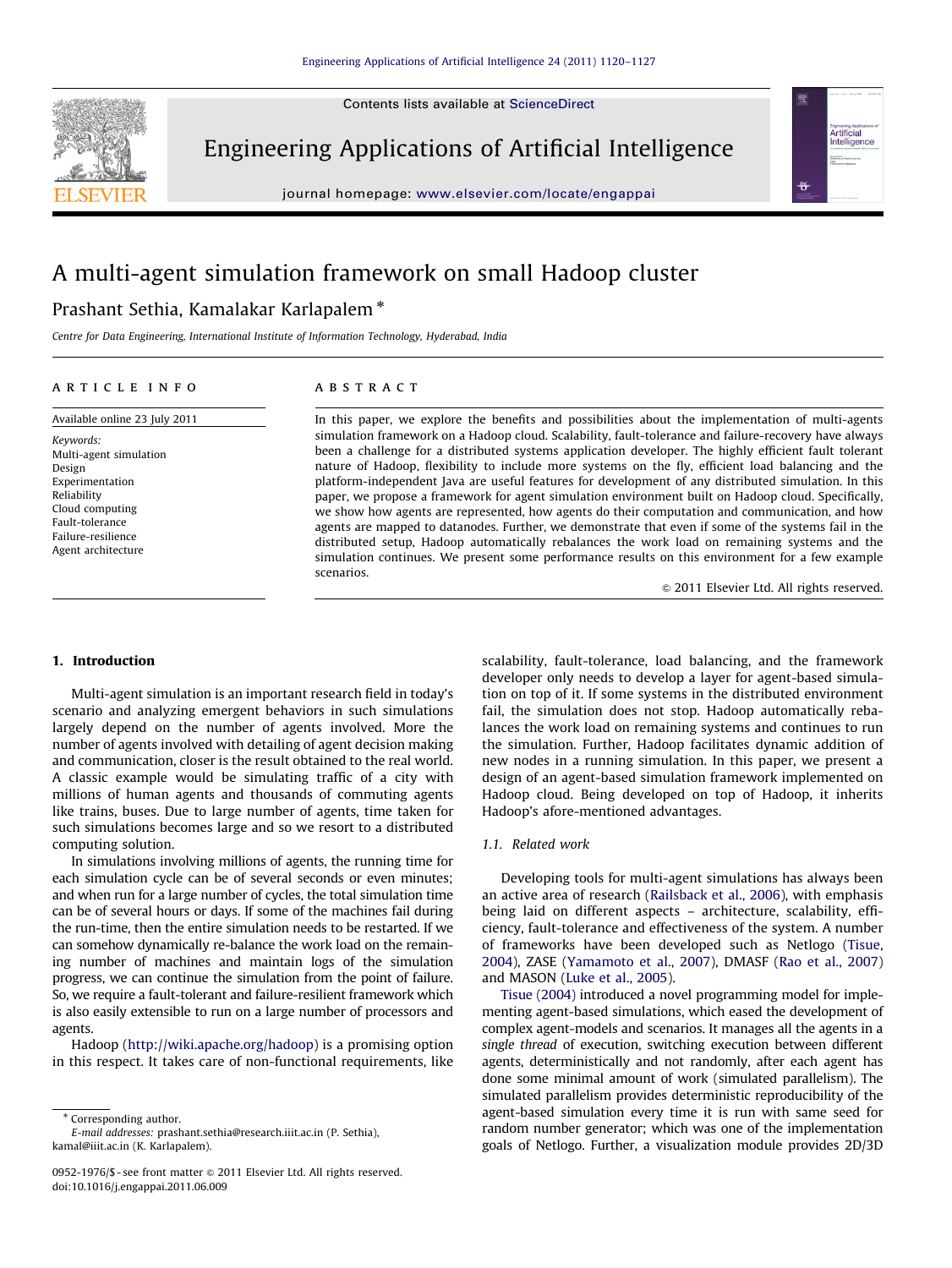visuals of the ongoing simulation. However, Netlogo is not able to distribute the computation on a cluster of computers and hence is not scalable.

MASON [\(Luke et al., 2005](#page--1-0)), developed in Java, provides a platform for running massive simulations over a cluster of computers. It has a layered architecture with separate layers for agent-modeling and visualization, which makes decoupling the visualization part easier. It has the capability to support millions of agents (without visualization). Checkpoints of agent data are created on disk for offline visualization.

ZASE [\(Yamamoto et al., 2007\)](#page--1-0) (developed in Java) is another scalable platform for running billions of agents. It divides the simulation into several smaller agent-runtimes, with each runtime controlling hundreds of thousands of agents and running on a separate machine. It keeps all agents in main memory without the need to access the disk. A thread-pool architecture is followed with several agents sharing a single thread of execution.

DMASF ([Rao et al., 2007\)](#page--1-0) (developed in Python) has an architecture similar to MASON and ZASE. Like ZASE, it divides simulation into several smaller runtimes executing on different computers and same thread is shared by several agents. But it uses MySQL database for providing scalability with the help of secondary storage rather than getting bounded by the limited main memory. Similar to MASON, it has a modular architecture separating agent-modeling and visualization. Further, it dynamically balances the agent execution load on different machines.

However, the ability to handle hardware failures is lacking in all the three (MASON, ZASE, DMASF). If some of the systems using these frameworks fail during the simulation run, then the simulation needs to be restarted from the beginning.

SWARM ([Minar et al., 1996](#page--1-0)), RePast [\(Collier, 2001\)](#page--1-0) and JAS ([Sonnessa, 2003](#page--1-0)) are some of the other widely used frameworks for studying emergent agent-behaviors through agent-based social simulations. However, they lack the capability to manage more than one system and hence are not scalable.

#### 1.2. Contribution and organization

Our proposed framework developed on Hadoop provides three major advances to the current state of art: (i) Dynamic addition of new computing nodes while the simulation is running; (ii) Handling node failures without affecting the ongoing simulation by redistributing the failed tasks on working systems; (iii) Allowing simulations to run on machines running different operating systems. Further, the framework incorporates several optimization techniques: (i) clustering of frequently communicating agents (for reducing inter-processor communication); (ii) caching of results (for improving performance) that are run on Hadoop cloud.

Section 2 presents the architecture of Hadoop. Section 3 gives the framework architecture built on top of Hadoop. Issues faced in developing the framework and our proposed solutions for overcoming them are presented in Section 4. In Section 5, we present some performance results for few example scenarios. Finally, in Section 7 we present some conclusions.

# 2. Hadoop architecture and map-reduce model

Hadoop [\(http://wiki.apache.org/hadoop\)](#page--1-0) is an Apache project which develops open-source software for reliable and scalable distributed computing. It maintains a distributed file system, Hadoop Distributed File System (HDFS) [\(http://hadoop.apache.org/](#page--1-0) [hdfs/](#page--1-0)) for data storage and processing. Hadoop uses classic Map-Reduce programming paradigm to process data. This paradigm easily fits a large number of problems [\(http://code.google.com/](#page--1-0) [edu/parallel/mapreduce-tutorial.html\).](#page--1-0) Hadoop consists of a single master system (known as namenode) along with several slave systems (known as datanodes). For failure resilience purposes, it has a secondary namenode which replicates the data of namenode at regular intervals.

## 2.1. Hadoop distributed file system (HDFS)

HDFS [\(http://hadoop.apache.org/hdfs/\)](#page--1-0) is a block-structured file system: individual files are broken into blocks of a fixed size (default size is 64 MB), which are distributed across a cluster of one or more machines (datanodes); thus all the blocks of a single file may not be stored on the same machine. Thus, access to a file may require access to multiple machines, in which case a file could be rendered unavailable by the loss of any one of those machines. HDFS solves this problem by replicating each block across a number of machines (three, by default). The metadata information consists of division of the files into blocks and the distribution of these blocks on different datanodes. This metadata information is stored on namenode.

# 2.2. Map-reduce paradigm

The MapReduce paradigm transforms a list of (key, value) pairs into a list of values. The transformation is done using two functions: Map and Reduce. Map function takes an input (key1, value1) pair and produces a set of intermediate (key2, value2) pairs. The Map output can have multiple entries with the same key2. The MapReduce framework sorts the Map output according to intermediate key2 and groups together all intermediate value2's associated with the same intermediate key2. The Reduce function accepts an intermediate key2 and the set of corresponding value2's for that key2, and produces one or more output value3's.

```
(i) map(key1,value1) \rightarrow list \langle(key2,value2)\rangle(ii) reduce(key2, list \langle value2 \rangle) -> list \langle value3 \rangle
```
The intermediate values are supplied to the Reduce function via an iterator ([http://download.oracle.com/javase/6/docs/api/java/util/](#page--1-0) [Iterator.html\)](#page--1-0). This allows handling lists of values that are too large to fit in memory. The MapReduce framework calls the Reduce function once for each unique key in sorted order. Due to this the final output list generated by the framework is sorted according to the key of Reduce function.

For example, consider the standard problem of counting the number of occurrences of each word in a large collection of documents ([Dean and Ghemawat, 2004](#page--1-0)) (Table 1). This problem can be solved by using the Map and Reduce functions. The Map function emits each word along with an associated count of occurrences (just '1' in this simple example). The Reduce function sums together all counts emitted for a particular word.

#### Table 1

```
Map-reduce solution for word-count as it occurs in Dean and Ghemawat (2004).
```
map(String key, String value):

```
// key: document name
```
// value: document contents for each word w in value:

EmitIntermediate(w, "1");

- reduce(String key, Iterator values):
- // key: a word
- // values: a list of counts
- int  $result=0;$
- for each v in values:
- $result += ParseInt(v);$
- Emit(AsString(result));